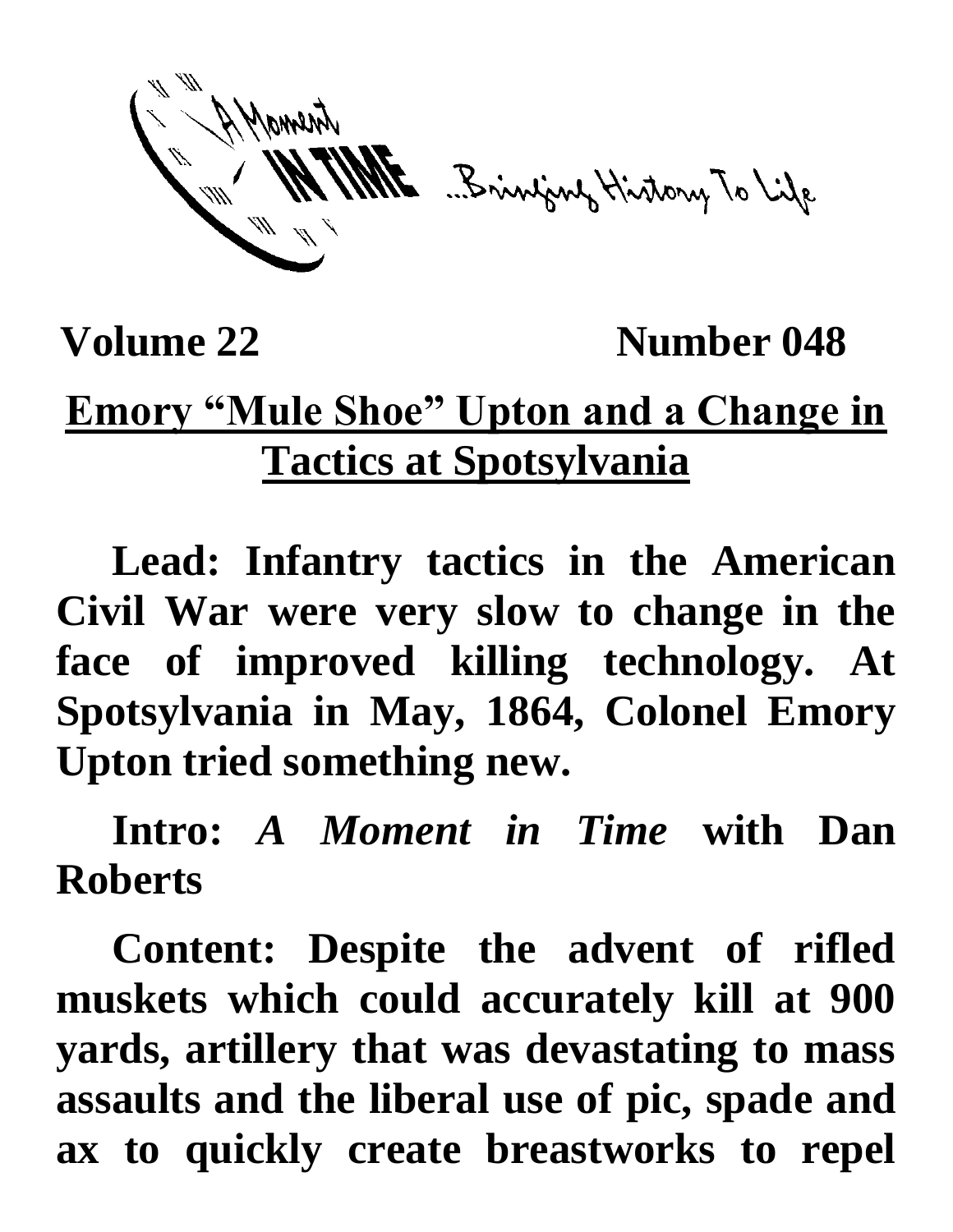**attacks, infantry tactics in the American Civil War still mostly emulated those used by Napoleon Bonaparte earlier in the century. Both sides still used the tried and true horrific mass attack despite the enormous causalities and the effusion of blood that resulted from such tactics.** 

**At Spotsylvania in May, 1864 a New York-raised, West-Point-trained officer Colonel Emory Upton tried out a new idea. He wanted to modify the mass attack scenario. Using speed and sheer weight of numbers he proposed to lead a new kind of attack against the hastily erected Confederate breastworks which had been constructed to conform to the terrain. The rebel lines were straight until suddenly they surged north in a rounded bulge, a half-mile wide and a half-mile deep. They called it the "mule-shoe." Upton saw that one section of the mule-shoe was lightly defended and that**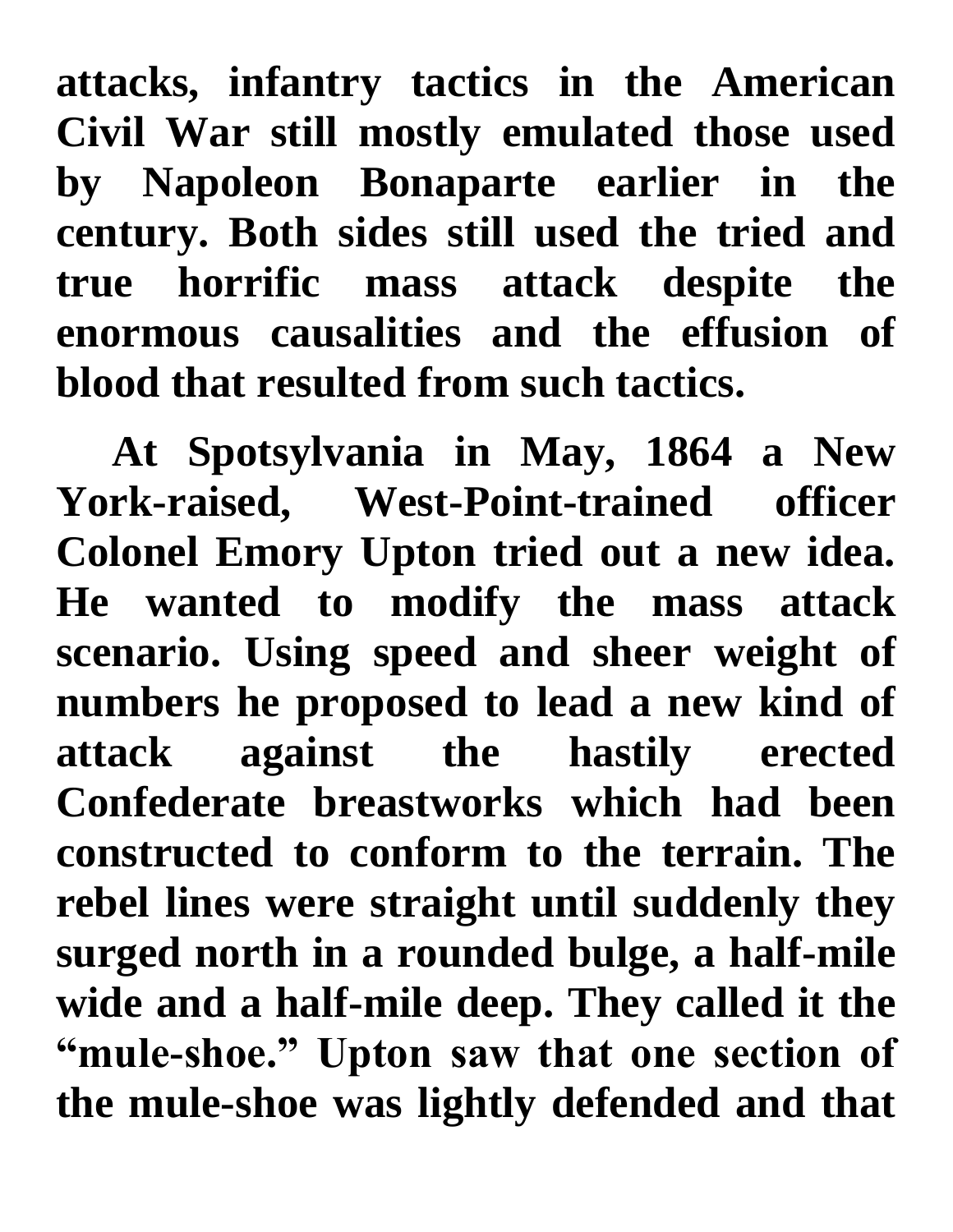**weakness could be exploited to break the Confederate line and if continued could split Robert E. Lee's forces and hasten the collapse of his army.**

**Upton proposed to fashion his attack after one used during the Chancellorsville campaign the year before to break rebel resistance at Marye's Heights in Fredericksburg. His idea was to modify the mass attack. All of the Union troops would have loaded rifles but only those leading the attack would actually fire. The rest would keep their loaded weapons ready to use when the Confederate lines were breached. Nothing would be allowed to stop the forward movement of the attack. No stopping to load or fire or pausing to help other wounded soldiers. The sheer weight of numbers were to carry the day. And it worked at least at first, but, there were two problems. The attackers were forced to**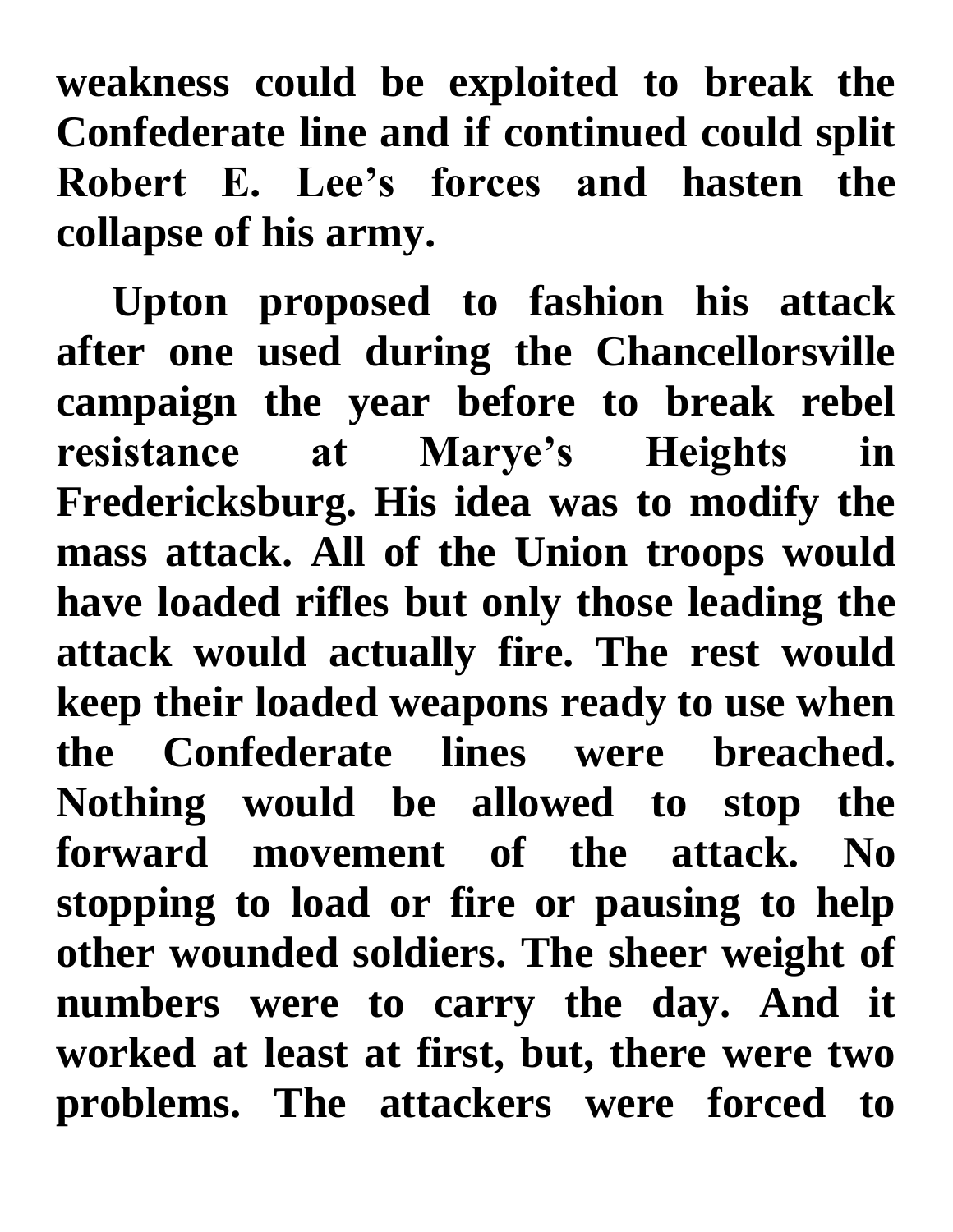**endure horrific casualties and in order for this tactic to succeed it had to be supported by units following up the attack. The problem proved to be one of communication and coordination.** 

**In the early evening of May 10th Upton's regiments through sheer brutal force broke into the Mule-Shoe. The fox was in the henhouse. The Confederate line was broken, but, because of poor communication and coordination, the troops designated to follow-up and support his attack did not materialize and he was forced to fall back to Union lines. Despite this failure, his initiative and initially successful attack earned him commission as a Brigadier General.** 

**Two days later after nearly twenty hours of horrible fighting at the so-called "bloody angle" Lee was forced to abandon the Mule-Shoe and regroup at a more defensible position. In the Overland Campaign, Lee at**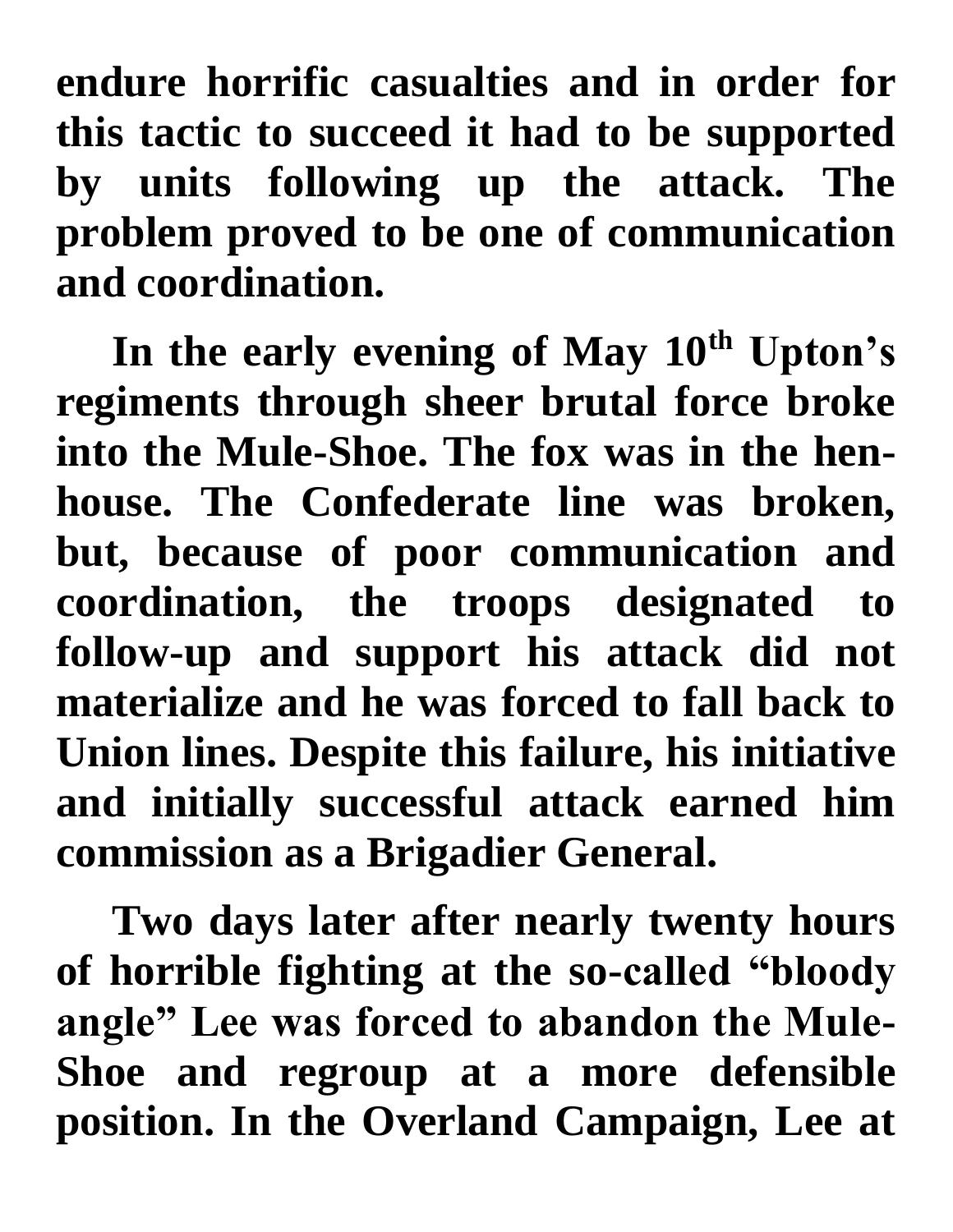**last had met his match in Ulysses S. Grant. Instead of retreating and licking his wounds, when blocked, Grant continued to move to Lee's right in a series of attempted flanking maneuvers one of which was at Spotsylvania at the Mule-Shoe. Lee then countered by rushing his forces to block Grants vastly larger army, until, after the Cold Harbor bloodbath, Lee had no more room to counter and with his back to the defenses of Richmond, was surrounded and forced to into what he hated most and which he knew was the beginning of the end: siege warfare, the collapse of his lines around Petersburg the following Spring, the fall of Richmond, and the end of the Confederacy.**

**Upton stayed with the army after the Civil War and began his own form of warfare, trying to get the Army to modernize its tactics. He compiled his ideas into a book,**  *The Military Policy of the United States* **which**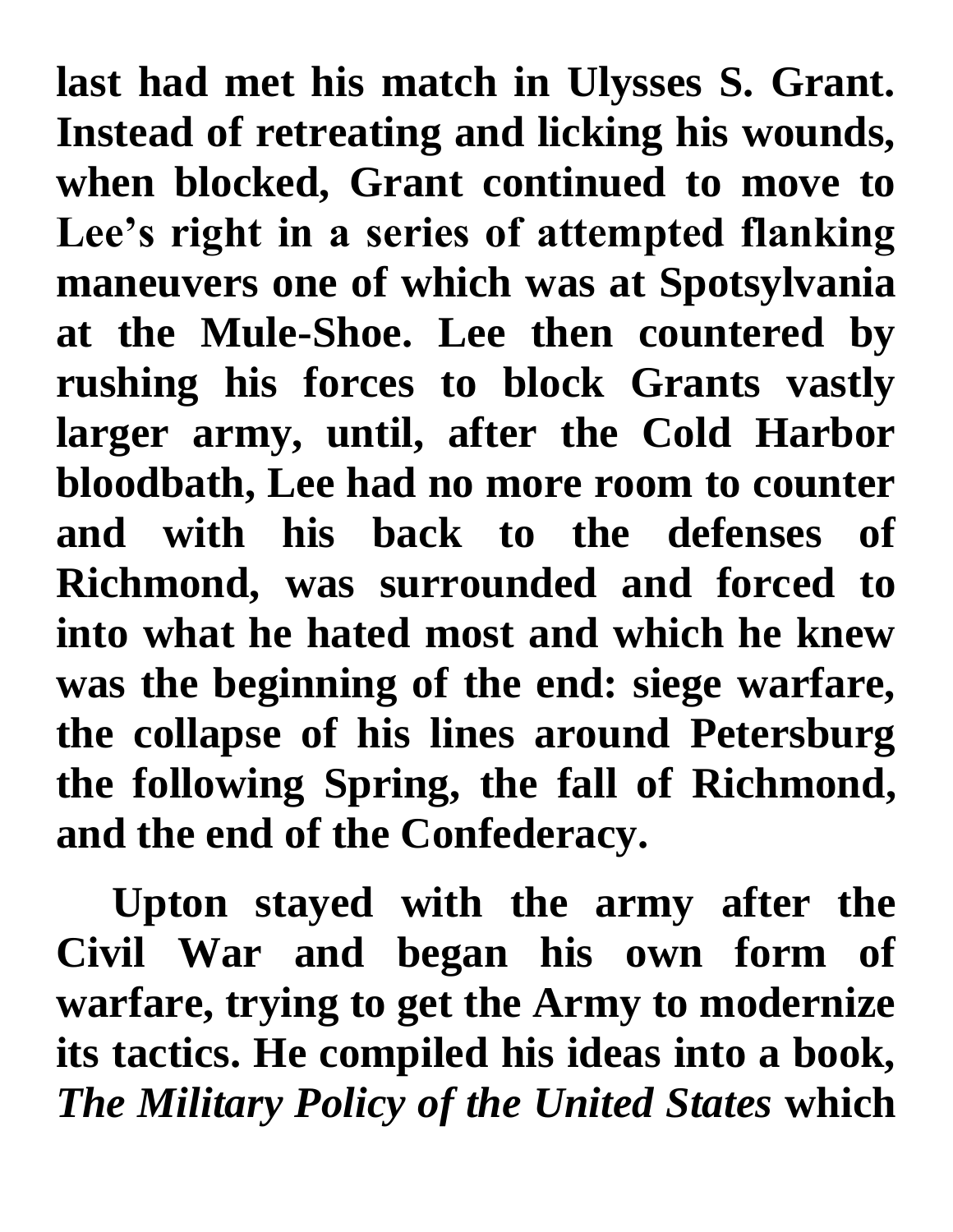**he submitted to the Commandant of the Army. Disillusioned by the Army's lack of appreciation of his ideas, suffering from a painful brain tumor and depressed, Emory Upton resigned from the Army and committed suicide. In 1904 the Army adopted his text. His ideas influenced the service he loved long after the memory of the Mule-Shoe and his heroic and innovative tactics have faded.**

**Research assistance by Angelene Pell. At the University of Richmond's School of Professional and Continuing Studies, I'm Dan Roberts.**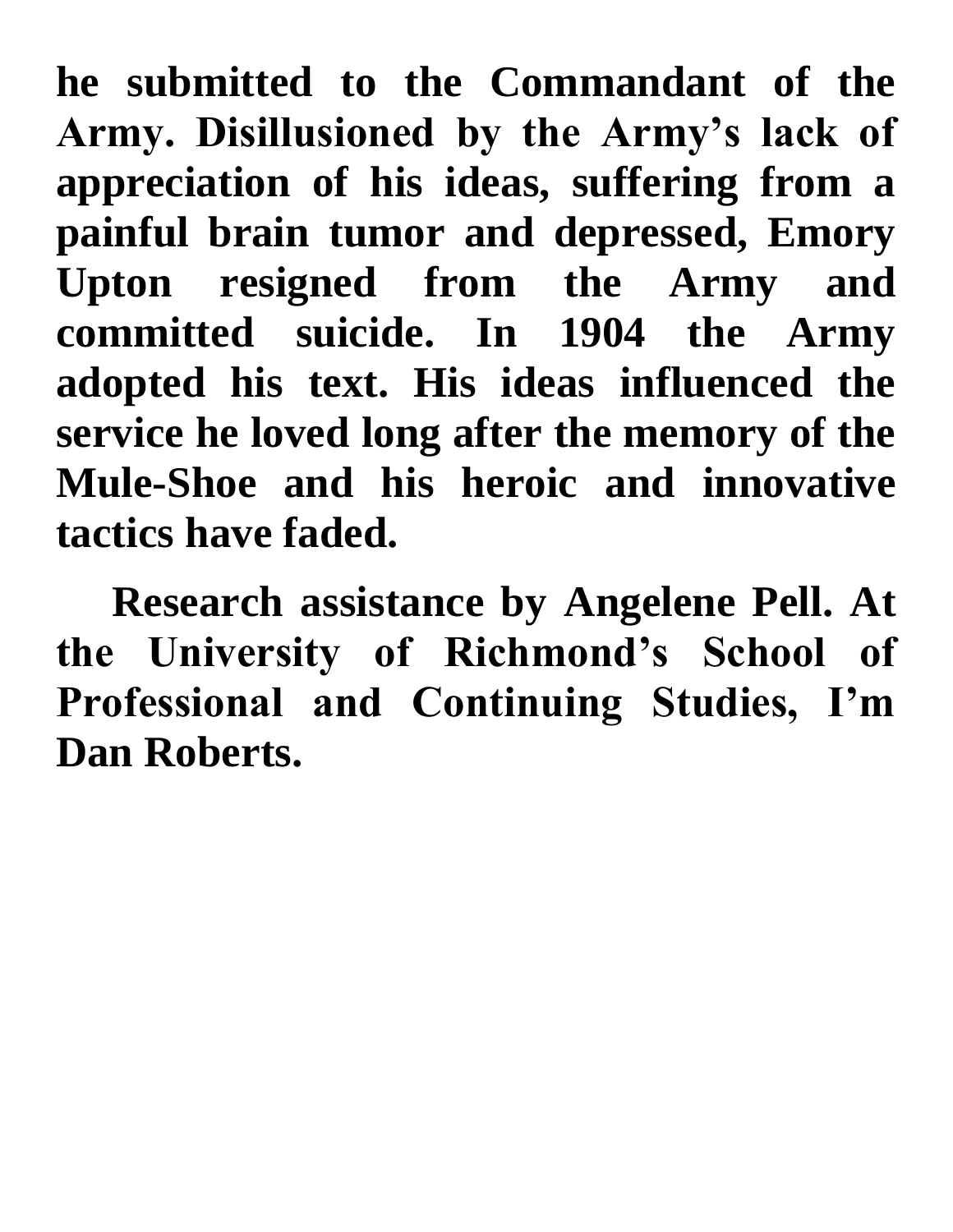## **Resources**

- **Crockett, Curtis D., "The Union's Bloody Miscue at Spotsylvania's Mule Shoe,** *America's Civil War* **20 (6, January, 2008): 26-33.**
- **Gallagher, Gary W.,** *The Spotsylvania Campaign: Military Campaigns of The Civil War***, Chapel Hill, NC: The University of North Carolina Press, 1998.**
- **Fitzpatrick, David J., "Emory Upton and the Citizen Soldier, "** *Journal of Military History* **65 (2, 2001): 355-389.**
- **Gallagher, Gary W.,** *The Wilderness Campaign***, Chapel Hill, NC: The University of North Carolina Press, 1997.**
- **Hess, Earl J.,** *Trench Warfare Under Grant and Lee: Field Fortifications in the Overland Campaign***, Chapel Hill, NC: University of North Carolina Press, 2007.**
- **Lowry, Joseph E., "Upton's Assault on The Mule Shoe,"** *Military Heritage* **(June, 2006): 40-47.**
- **Rhea, Gordon C., "Mule Shoe Redemption" ,** *America's Civil War* **17 (2, May 2004): 46-72.**
- **Scott, Robert Garth,** *Into the Wilderness with The Army of the Potomac,* **Bloomington, IN: Indiana University Press, 1985.**
- **Trudeau, Noah Andre,** *Bloody Roads South, The Wilderness to Cold Harbor,* **Baton Rouge, LA: Louisiana State University Press, 2000.**
- **Walker, Wallace E., "Emory Upton and The Officer's Creed,"**  *Military Review* **61 (4: 1981): 65-68.**
- **Unknown, "Tuesday, May 10, 1864: Upton's Battering Ram Hammers the Muleshoe, "** *America's Civil War.* **20 (6, January, 2008): 30.**
- **Upton, Emory, Joseph Prentiss Sanger, William D. Beach and Charles Dudley Rhodes.** *The Military Policy of the United States.* **Washington, DC: Government Printing Office, 1904.**